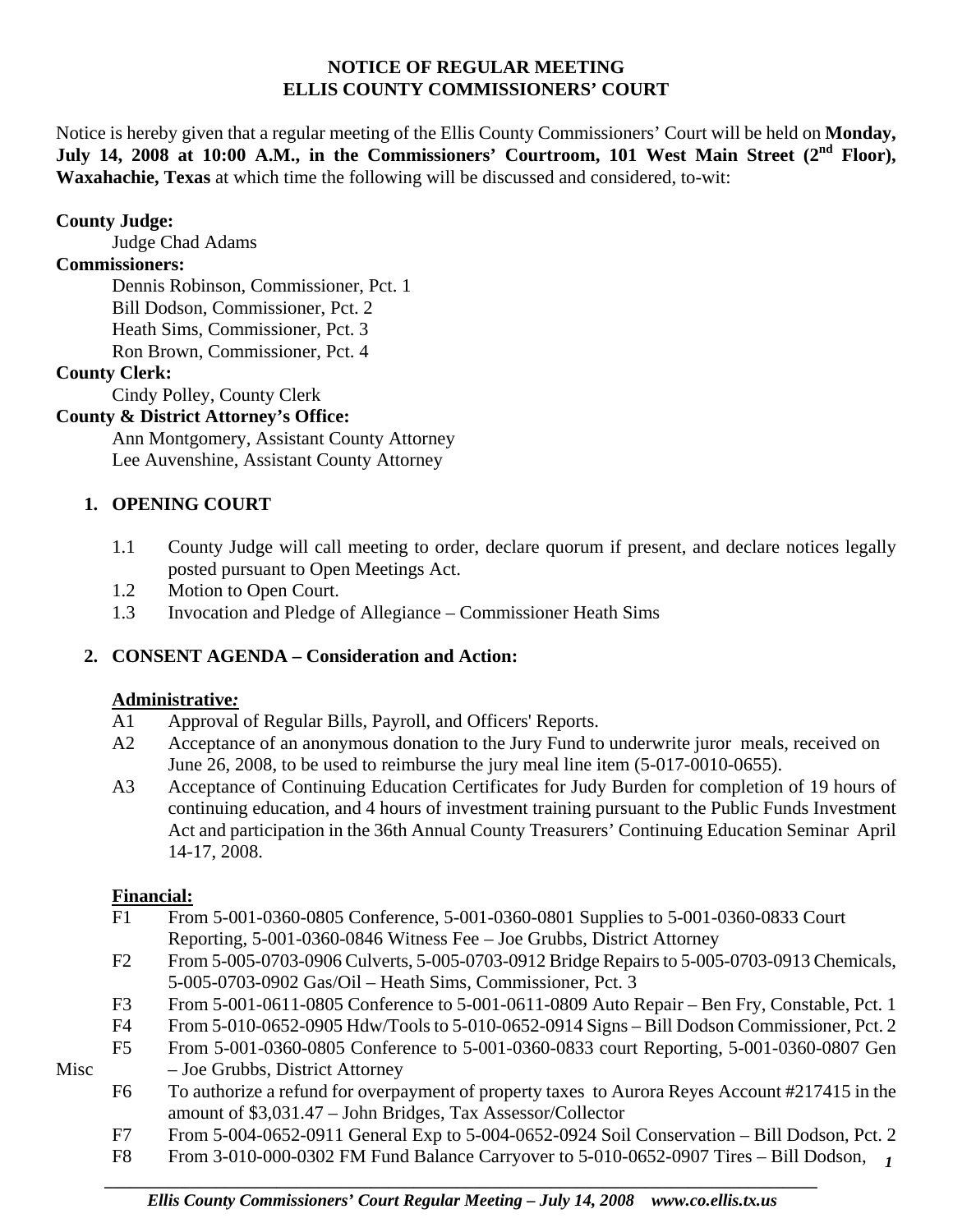Commissioner, Pct. 2

- F9 From 3-010-000-0302 FM Fund Balance Carryover to 5-010-0652-0902 Gas, 5-010-0652-0913 Chemicals - Bill Dodson, Commissioner, Pct. 2
- F10 From 5-001-0425-0819 Computer, 5-001-0425-0873 Maint/RPS to 5-001-0425-0808 Gas, 5-001- 0425-0803 Furniture, 5-001-0425-0802 Equipment, 5-001-0425-0801 Supplies – Diana Buckley, Human Services

#### **Simplified Plat:**

2.1 Wimbish Homeplace Addition, 1 lot, Gary Wimbish, Pct. 3.

# **3. ADMINISTRATIVE**

- 3.1 Consideration and action to approve a proclamation congratulating Helping Hands of Ennis on their  $20<sup>th</sup>$  Anniversary.
	- Bill Dodson, Commissioner, Pct.2
- 3.2 Consideration and action to approve an increase to the county mileage reimbursement from 50.5 cents per mile to 58.5 cents per mile in accordance with changes made by the Internal Revenue Service, effective July 15, 2008.
	- Holly Davis, Special Projects Director
- 3.3 Consideration and action to authorize the purchasing agent to obtain bids for a vehicle to be used in the Emissions Enforcement Program, pending approval of the grant from TCEQ.
	- Holly Davis, Special Projects Director
- 3.4 Consideration and action to approve an invoice for \$970.00 from Benavides Cabinet Shop for construction outside the scope of the original contract for work done at the tax office location in Midlothian.
	- John Bridges, Tax Assessor/Collector
- 3.5 Consideration and action to ratify decision to retain Attorney Bettye Lynn as counsel regarding EEOC claim filed by Tondra L. Roberts, and approve payment of a portion of attorney's fees pursuant to the terms of our liability insurance coverage.
	- Diana Buckley, Director, Human Services
	- 3.6 Consideration and action to approve the Presiding Judges and Alternate Judges for a two-year term beginning on August 1, 2008 through July 31, 2010 as submitted by the Democratic and Republican Chairs.
		- Jane Anderson, Election Administrator
	- 3.7 Consideration and action to approve a one (1) year Mechanical Service Agreement with Metroplex Office Systems for the Kardex Lektriever model LKS80M located in the Elections Office at 106 S. Monroe St., Waxahachie, TX.
		- Jane Anderson, Election Administrator
	- 3.8 Consideration and action to approve a Work Order under Interlocal Agreement between the County of Ellis and the City of Garrett to reclaim, roll and seal 684 feet on Wyatt Street in the City of Garrett for an estimated cost of \$1,627.48.
		- Bill Dodson, Commissioner, Pct. 2
	- 3.9 Consideration and action to declare a Burn Ban for Ellis County (welding allowed).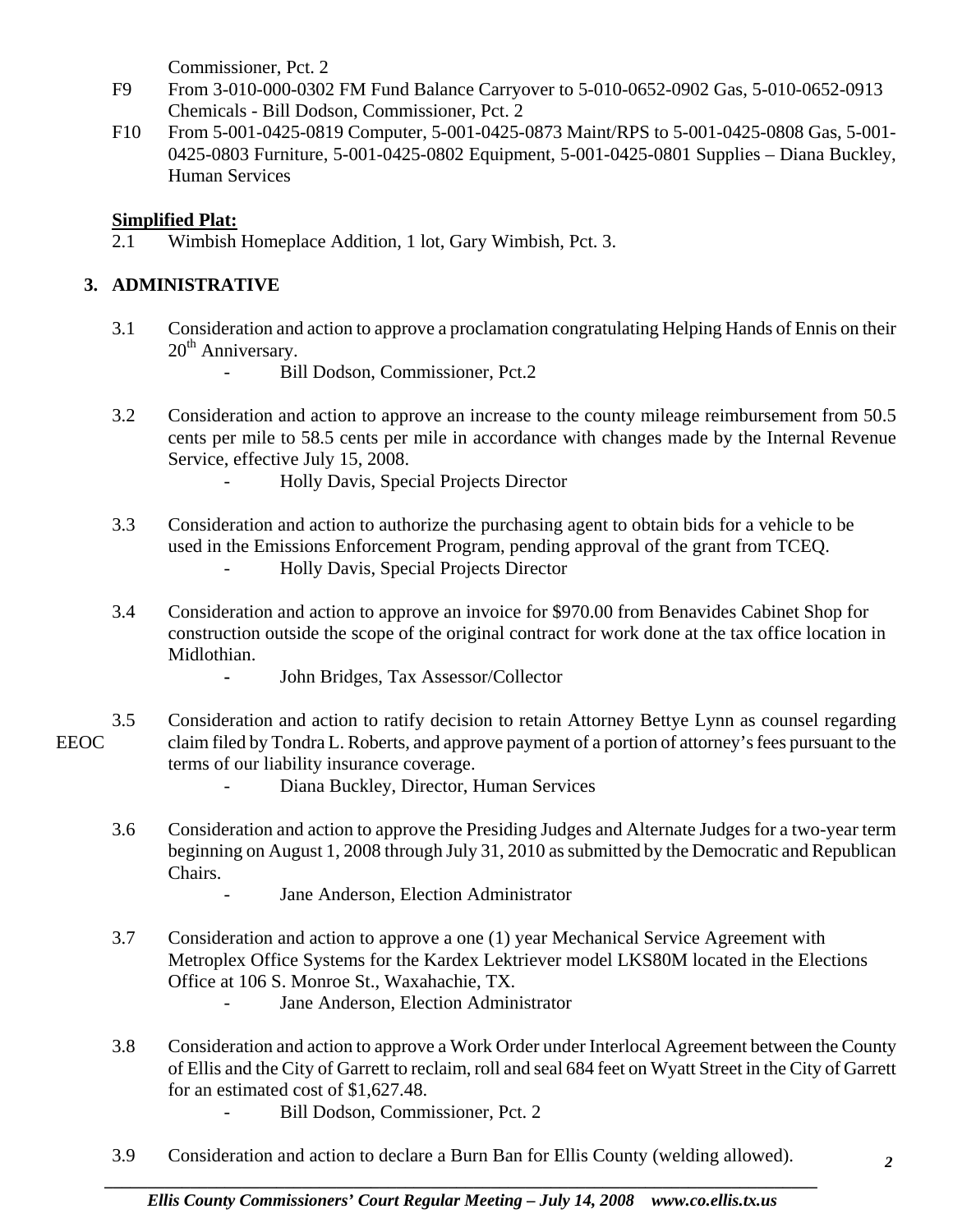- Jim Pharr, Fire Marshall Investigator
- 3.10 Consideration and action to issue payment to Wray and Willett, PLLC in the amount of \$3,526.00, pursuant to invoice pertaining to legal services performed on behalf of the Ellis Prairie Soil and Water Conservation District in opposition to a petition seeking to create the Maypearl Water Control and Improvement District, in a matter pending before the Texas Commission for Environmental Quality and the State Office of Administrative Hearings. Lee Auvenshine, Assistant County and District Attorney
- 3.11 Consideration and action to authorize Commissioner Ron Brown to execute agreement authorizing Ellis County to enter into non-binding arbitration with the City of Midlothian against Kehe Food Distributors, Inc., and its successors and assigns, to attempt to resolve legal action concerning Kehe's breach of a tax abatement agreement entered into by all parties.

- Lee Auvenshine, Assistant County and District Attorney
- 3.12 Consideration and action to approve the contract between Balfour Beatty and Ellis County for General Contracting Services for the Courts, Parking Garage and Jail Addition.
	- Joe White, County Engineer
	- Jon Vidaurri, Staubach Company
- 3.13 Consideration and action to approve the contract between Stravis Technology and Ellis County for Technology Consulting and Design for the Courts, Parking Garage and Jail Addition.
	- Joe White, County Engineer
	- Jon Vidaurri, Staubach Company

# **4. DEPARTMENT OF COUNTY DEVELOPMENT**

# **Consideration and action regarding the following presented by Delton Ake, Director Department of County Development:**

- 4.1 Final Plat Greathouse Circle, 5 lots, Rodney Green, Pct. 3.
- 4.2 To grant a variance to County of Ellis Rules, Regulations and Specifications for Subdivisions and Manufactured Homes as it relates to one useable acre for one on-site-sewage facility for a single family residence, Jerald Beck, Pct. 1.
- 4.3 To change Item 2 of the "Resolution concerning Utility and Communication lines in County Right of-Way" to read:

 "Item 2- All below ground level utilities such as water, phone, cable and electric shall be buried at a minimum depth of 48" at the lowest point of the ditch line. At the discretion of Commissioner of said Precinct a deeper depth may be required.

 Transmission pipelines crossing under County road ways will be required to be a minimum depth of 72" at the lowest point of the ditch line."

#### **5. PURCHASING**